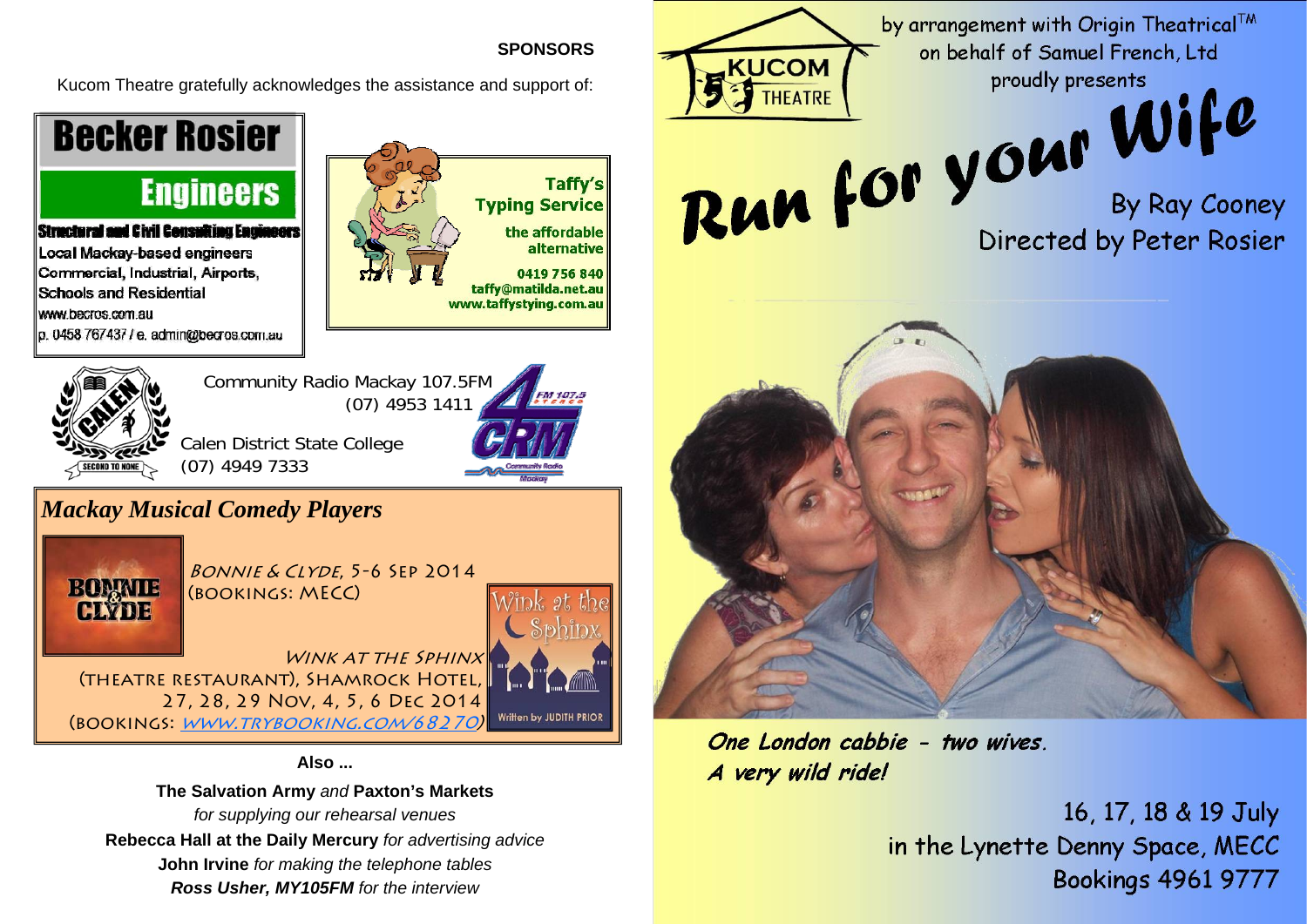# **A MESSAGE FROM THE DIRECTOR**



*Run for Your Wife* is a play that I personally enjoyed acting in years ago in Victoria and in Darwin, and it is a great pleasure to now bring it to Mackay with Kucom Theatre. Directing a play is not hard when you have a talented cast and a supportive off-stage crew. I am most fortunate that this has been the case for this production, although it was initially hard to find five males willing to hop up on stage in Mackay. We have had a lot of fun putting the show together and, as I am sure you will appreciate

once you see the show, we did have difficulty in restraining some of the actors from laughing at their own lines.

I first trod the boards at Kucom in the old Shakespeare Street clubhouse in 1989, performing in *The Importance of Being Earnest*. *Run for Your Wife* has been my first Kucom production outside of the old house. It has been a challenge working without a fixed address and I am most grateful to those who have helped us with rehearsal venues and storage. I am hopeful that Kucom will have a new home by this time next year.

Please enjoy our show.

*Peter Rosier* 

# **THE PLAYWRIGHT**



**Ray Cooney** began his theatrical career as a boy actor in *Song of Norway* at the Palace Theatre in 1946. Following a period in repertory theatres around the UK, he joined the Brian Rix Company at the Whitehall Theatre and it was during this period he began his writing career including the West End hits *Move Over Mrs Markham, Run For Your Wife, Two Into One, Out Of Order, It Runs In The Family, Funny Money, Caught In The Net, Tom Dick & Harry,* and many more. In 1983,

he formed the Theatre of Comedy at the Shaftesbury Theatre and became its first Artistic Director. *Run for Your Wife* was his biggest success, running for nine years in London's West End.

**Kucom Theatre** for many years occupied an old Queenslander in Shakespeare Street that had been gutted to form a theatre with a flat acting area, with a racked seating capacity of 65. A small but well



planned kitchen with servery catered for cold drinks and supper after the shows. The Shakespeare Street Playhouse was sold in August 2010, and December 2011 saw the last production in that venue.

In the intervening two-and-a-half years, the Building Subcommittee has been considering a number of options, including whether to buy another old building and refurbish it, or to build a brand new playhouse from scratch.

Mackay Regional Council has generously agreed to lease us part of a parcel of land in Snow Wright Court, Andergrove, set aside for recreational use by community organisations, so the prospect of a new playhouse is becoming more of a reality. The next step is to decide exactly what kind of building we need (and can afford), and our Building Subcommittee has spent many hours discussing and debating this question.

Now it's time to present the options to our members and patrons so that you can help us make our final decision on the kind of venue that would best suit Kucom's requirements, both as a theatre and as a clubhouse for members. Regulars from the old Shakespeare Street venue enjoyed the intimate venue and the friendly atmosphere, which we will strive to retain - though with a somewhat larger seating capacity.

A General Meeting will shortly be held to enable Kucom members, patrons and members of the general public to put forward their ideas and concerns (although only members will be able to vote). If you would like to be involved in these discussions please send your e-mail address to admin@kucom.org.au and we will make sure you're on our mailing list when the time comes.

For more information about the history of Kucom Theatre, visit our web page: www.kucom.org.au/history.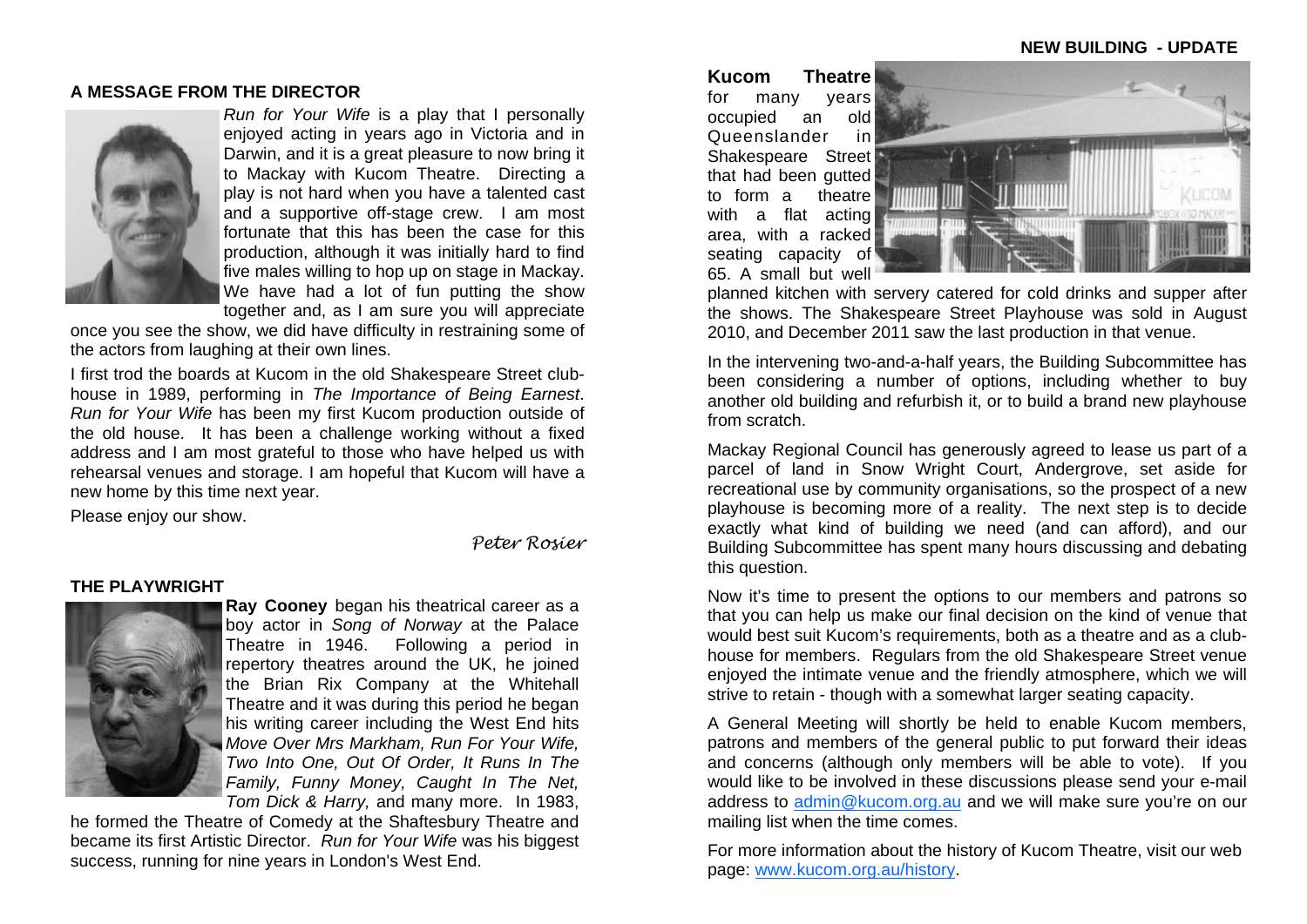# **KUCOM COMMITTEE 2014**

| <b>President</b><br><b>Vice President</b><br><b>Secretary</b><br><b>Treasurer</b><br><b>Committee</b> | Joe Clutterbuck<br>Peter Rosier<br>Carolyn Thompson<br>Cath Parr<br><b>Bronwyn Grannall</b><br><b>Kelly Gregg</b><br><b>Petar Grulovic</b> |
|-------------------------------------------------------------------------------------------------------|--------------------------------------------------------------------------------------------------------------------------------------------|
| <b>Patron</b>                                                                                         | Cr Kevin Casey, Deputy Mayor<br>of Mackay                                                                                                  |
| Email:<br><b>Phone:</b><br><b>Website:</b>                                                            | admin@kucom.org.au<br>0408 980 022<br>www.kucom.org.au                                                                                     |

**In order of appearance:** 

| <b>Mary Smith</b>         | <b>Kelly Gregg</b>     |
|---------------------------|------------------------|
| <b>Barbara Smith</b>      | Belinda Patroni        |
| <b>John Smith</b>         | Neal O'Leary           |
| Det. Sergeant Troughton   | Petar Grulovic         |
| <b>Stanley</b>            | <b>Bill Wall</b>       |
| Reporter                  | <b>Bonnie Sammut</b>   |
| Det. Sergeant Porterhouse | <b>Brian O'Neill</b>   |
| <b>Bobby</b>              | <b>Connor Bashford</b> |

*The action takes place simultaneously in the Wimbledon flat of John and Mary Smith and the Streatham flat of John and Barbara Smith*

*There will be a 20-minute interval between Act I and Act II* 

## **WHAT'S NEXT AT KUCOM?**

### **One-act plays and Directors wanted**

Do you think you can direct a play?

We're currently looking for directors for a season of one-act plays to be staged in early November at Paxton's Markets (venue to be confirmed).

If you have a suggestion for a play, or you want to direct, or act, or participate in any way in this exciting upcoming season with Kucom, just send an e-mail to admin@kucom.org.au or give us a call on 0408 980 022.

# **Club Nights**

Kucom Club Nights are open to everyone, and we're planning to fit in a couple more before the end of the year - you'll find more information on our website:

www.kucom.org.au/news.html#KucomClubNight

You can also follow Kucom on Facebook:

https://www.facebook.com/groups/398354050166/?ref=ts&fref=ts

**Want to know when we're getting our new Playhouse?**  Read on .....

# **THE PRODUCTION CREW**

**Director Director Peter Rosier Assistant Director Sheryn Dempster Stage Manager Sheryn Dempster Sound and Lighting** MECC **Sound Effects** Daniel O'Neill **Props** Bonnie Sammut **Set Design/Construction** Sundry cast and crew **Backstage Crew Carolyn Thompson** 

Walter Plinge **Publicity Bronwyn Grannall Program & Poster Taffy's Typing Service** 

> *Special thanks to Cath Parr for letting us build and paint the set in her carport*